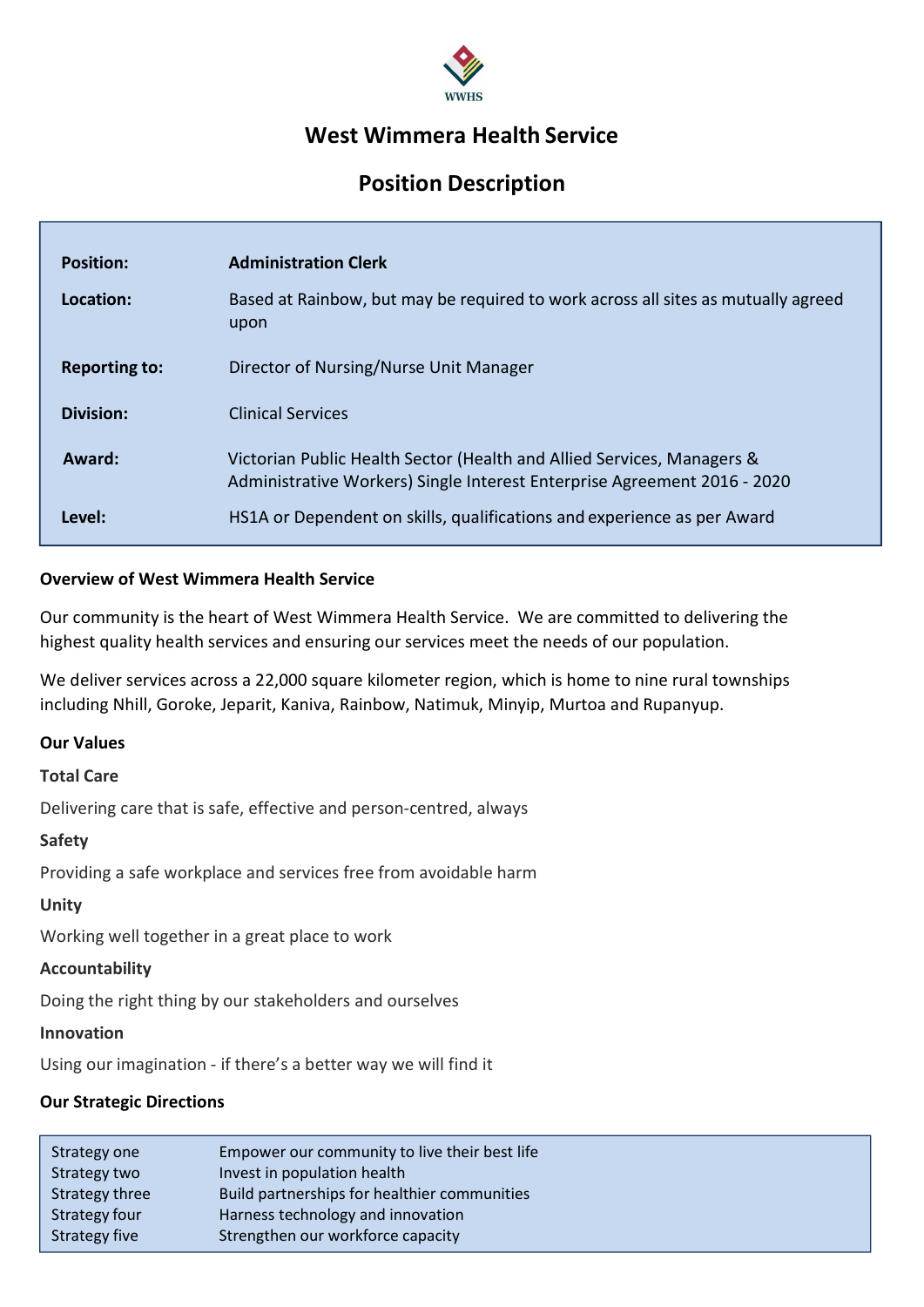#### Position Relationships:

| <b>Key Internal Relationships</b> | <b>Key External Relationships</b> |
|-----------------------------------|-----------------------------------|
| • Employees                       | Consultants<br>$\bullet$          |
| • Manager                         | Consumers<br>$\bullet$            |
| • Executive Director              | <b>Visitors</b><br>$\bullet$      |
| • Patients                        | Community<br>$\bullet$            |
| • Residents                       |                                   |
| • Visiting Medical Officer's      |                                   |
| Volunteers                        |                                   |

#### Position Overview:

The Administration Clerk is the first point of contact for all internal and external customers. Your responsibilities are the day-to-day general administration duties, provide clerical support to the Director of Nursing/Nurse Unit Manager, and staff.

## Key Selection Criteria:

#### Essential:

- 1. Effective communication and organisational skills
- 2. Worker screening clearance police check, working with children check and NDIS Worker Screening Check (Applicable to disability support and service providers only).
- 3. Immunisation history of COVID-19 vaccinations.
- 4. Previous experience in a receptionist, secretarial or administrative assistant role.
- 5. Competence in using and operating computer software packages including Microsoft Office Outlook, Word and Excel.
- 6. Demonstrate the ability to learn and use other software.

#### Desirable:

- 7. Current Victorian Driver's Licence.
- 8. Ability to prioritise and have the capability to multi-task.

#### Key responsibilities:

- Responsible to the Director of Nursing/Nurse Unit Manager for the performance of general clerical  $\bullet$ duties.
- Provide a courteous and efficient service to all customers.
- Maintain and operate the telephone console.

#### Statement of duties:

#### Professional Practice:

- Ensure familiarity with the expected standards of performance in the role and actively  $\bullet$ contribute to own personal development.
- Maintain a good working knowledge of and adherence to standards and legislation relevant to the role (such as Child Safe Standards, Aged Care Act etc.) and actively promote compliance to any such standards and legislation.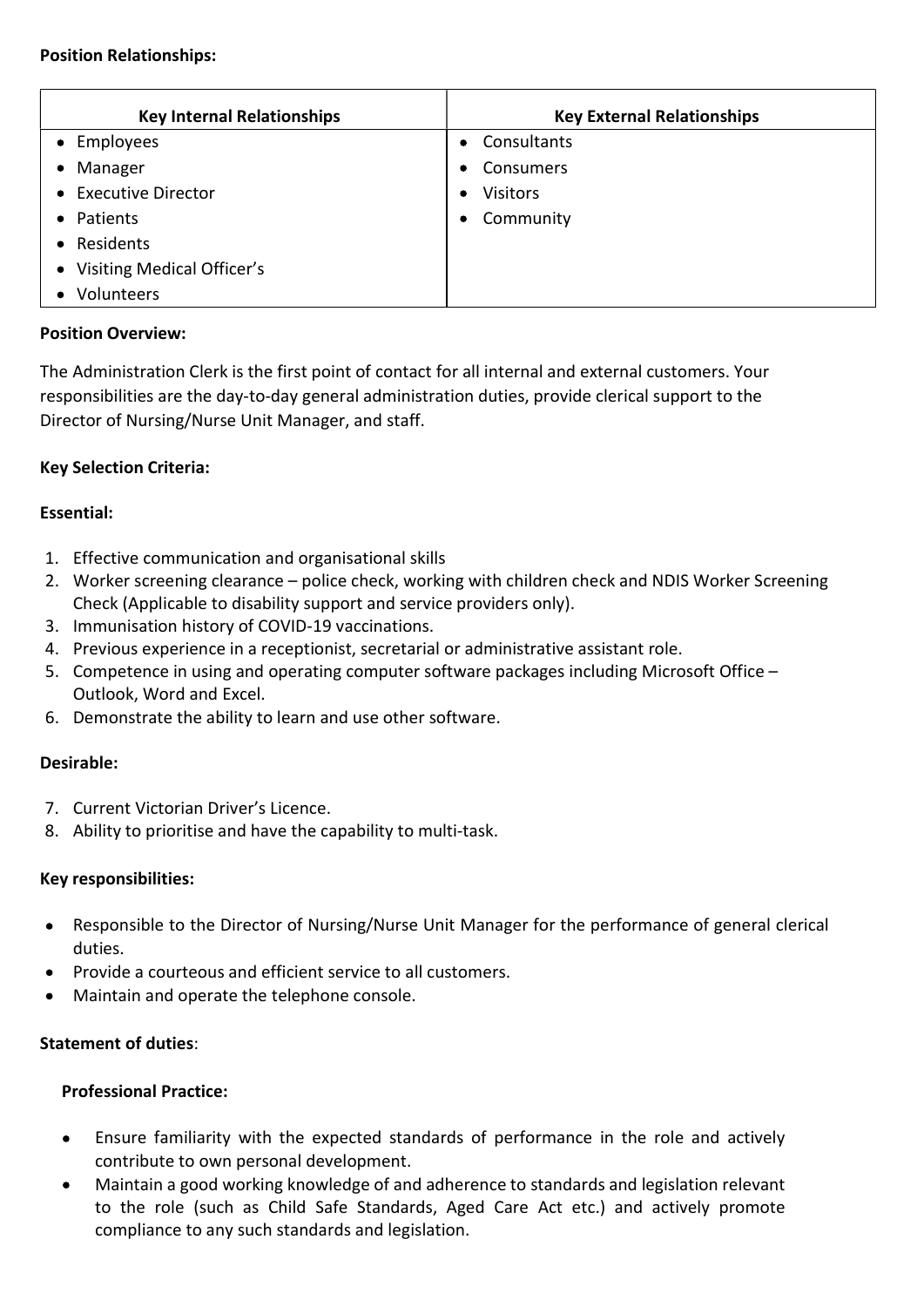- Comply with all relevant WWHS policies and procedures and any program specific  $\bullet$ guidelines.
- Attend all required staff meetings and trainings.  $\bullet$
- Work in accordance with West Wimmera Health Service's Code of Conduct and demonstrate commitment to the Service's core values.
- Manage appointment lists for visiting Allied Health staff and other visiting Specialist.
- Record and receipt all facility monies, issuing receipts for paid accounts and banking cash  $\bullet$ and cheques received.
- Monitor, reimburse and reconcile petty cash.
- Perform general clerical duties such as typing, photocopying, management of emails and  $\bullet$ ordering of administrative stock.
- Perform mail duties including the collection, registering, distribution and posting of centre  $\bullet$ mail.
- Ensure administration stock levels are maintained at a level required for the efficient and  $\bullet$ effective operation of the reception/administration area.
- Provide clerical support and assistance for the Director of Nursing/Nurse Unit Manager as  $\bullet$ required, including entering on PayGlobal rostering/time and attendance data as delegated.
- Ensure timely management and maintenance of all aspects of the patient record, including  $\bullet$ correct labelling of documents, tracking and arranging for documents to be transported to Medical Records at Nhill for scanning.
- Provide day-to-day support to staff concerning service fleet car bookings on the Poolcar  $\bullet$ system.
- Any other associated duties as delegated by the Director of Nursing/Nurse Unit Manager at  $\bullet$ any time.

## Quality, Safety and Risk Management:

- Ensure compliance at all times, with mandatory education competencies by the due date in accordance with WWHS policies and protocols.
- Ensure and take all reasonable care for your personal safety and the safety of patients, consumers,  $\bullet$ volunteers and colleagues.
- Participate in relevant quality improvement activities as directed by the Executive Director Quality  $\bullet$ & Safety
- Identify and report relevant risks including those relating to human resource management, workplace culture and industrial relations and actively work other staff as appropriate to effectively manage such risks.
- Ensure you are aware of the West Wimmera Health Service's emergency procedures.  $\bullet$

## Communication:

- Maintain a professional and friendly approach in all interpersonal communication with patients,  $\bullet$ consumers, volunteers and colleagues.
- Ensure effective and open lines of communication with other relevant team members, customers,  $\bullet$ volunteers and WWHS management staff.
- Maintain confidentiality as per West Wimmera Health Service Policy and in accordance with  $\bullet$ relevant privacy and health records legislation.

# Appraisal:

- Initial appraisal 3 months after appointment
- Thereafter 12 monthly.